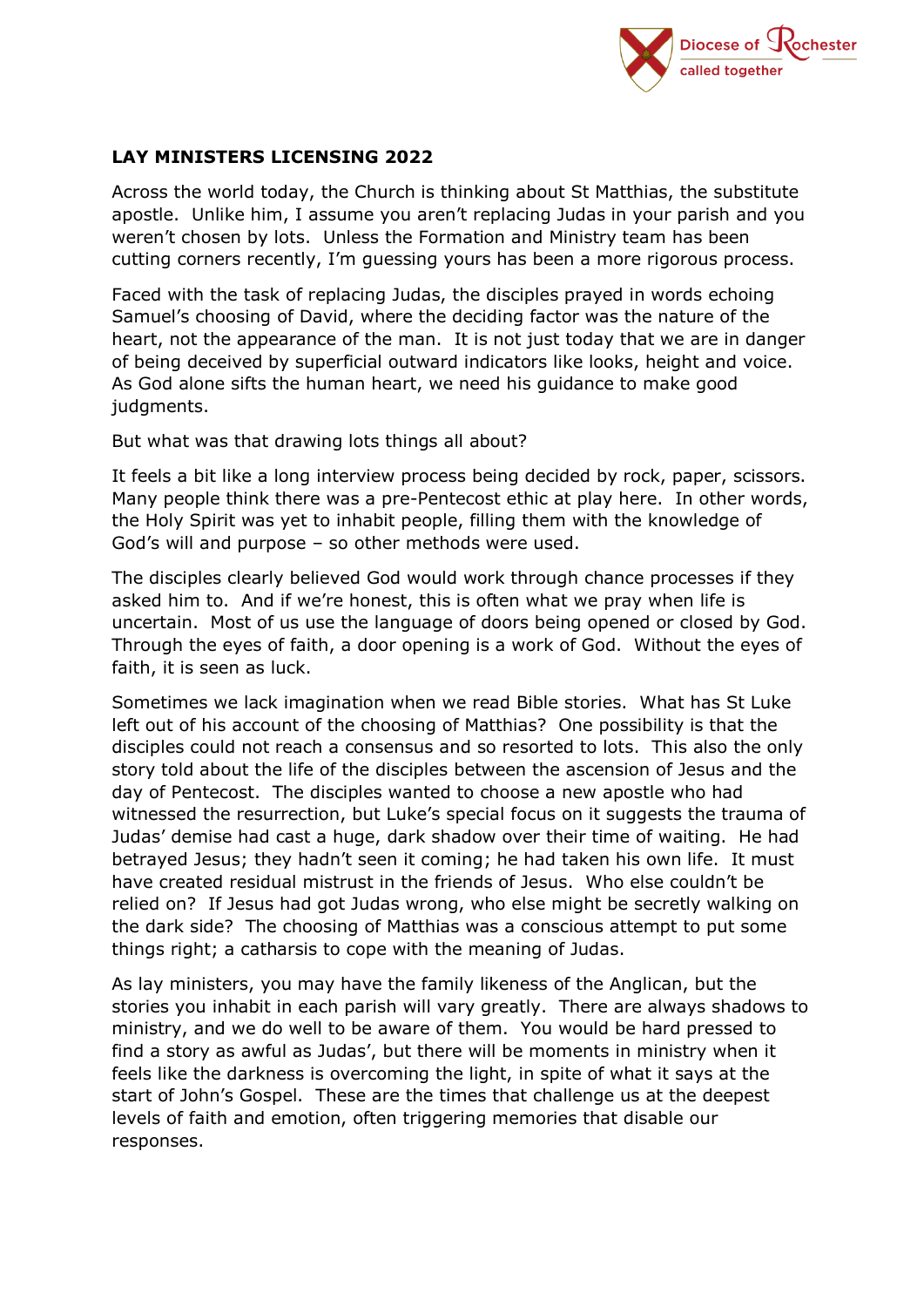

So, perhaps one of the things we take from the upper room is that none of the disciples faced their trauma alone. They stayed together, prayed often and told honest stories about the last hours of Jesus. We are the body of Christ; we rejoice together, but we also suffer together. This is where our resilience is found.

The specific calling of Matthias was to be a witness to the resurrection. And it is yours as lay ministers, too. This is not just to affirm your belief in it, it is to draw people's attention to the story itself. There are lots of trendy things said about ours being a post-modern world or a post-truth society, but the analysis adds up. We eat a stew of information whose ingredients include truth and lies, both of which people swallow without distinction. Simply believing something doesn't make it true – and that includes the resurrection.

We should talk about the evidence for the resurrection, and the need for people to make a judgment on it. It is a defining fork in the road of human history. If it's not true, it leads us down a dead end; if it is true, it leads us to eternal life. Is there any other event on which so much hangs? No wonder the disciples believed telling this story was their chief calling. And it is yours as ministers of the Gospel.

A second strand to your ministry is to help the people of your parish figure out how to live as followers of Jesus in everyday life. There is nothing new in this calling; it has existed since the start, when Jesus asked for disciples to be made to be made everywhere. We should never allow the roles we create in the Church to disable other people. Lay ministry is not a way for others to contract out the task of living the Gospel. And as lay ministers you should never permit this. It is about using all you are, all God has gifted you, to enable others to become the people God is calling them to be. To see that worshipping Jesus is about the other 167 hours in the week we do not spend in church; to get a grip on what it means to present our bodies as a living sacrifice in the midst of daily routines.

There is no more pressing a challenge; no more exciting a task.

And one way we do this is to help some people figure out what to do when the route they plan in life no longer works. Matthais' story has something to say about this. St Luke did not waste any time telling us how the two men – Matthias and Joseph – took the result of drawing lots. He had an understated writing style which spends little time on feelings. But we know this from reading the rest of the New Testament: Joseph was not rejected just because Matthias was chosen. When doors close for us - in relationships, jobs, property, perhaps – God is not refusing us access to his goodness and grace. He is choosing another means to deliver it. Sometimes he is saving us from our own choices. The road ahead may look unsettling to the one we wanted, but if we were given control over everything that happens to us in life, most of us would simply choose route one: the shortest and easiest distance between two points. This is not usually an authentic way of following Jesus, as experience shows time and again.